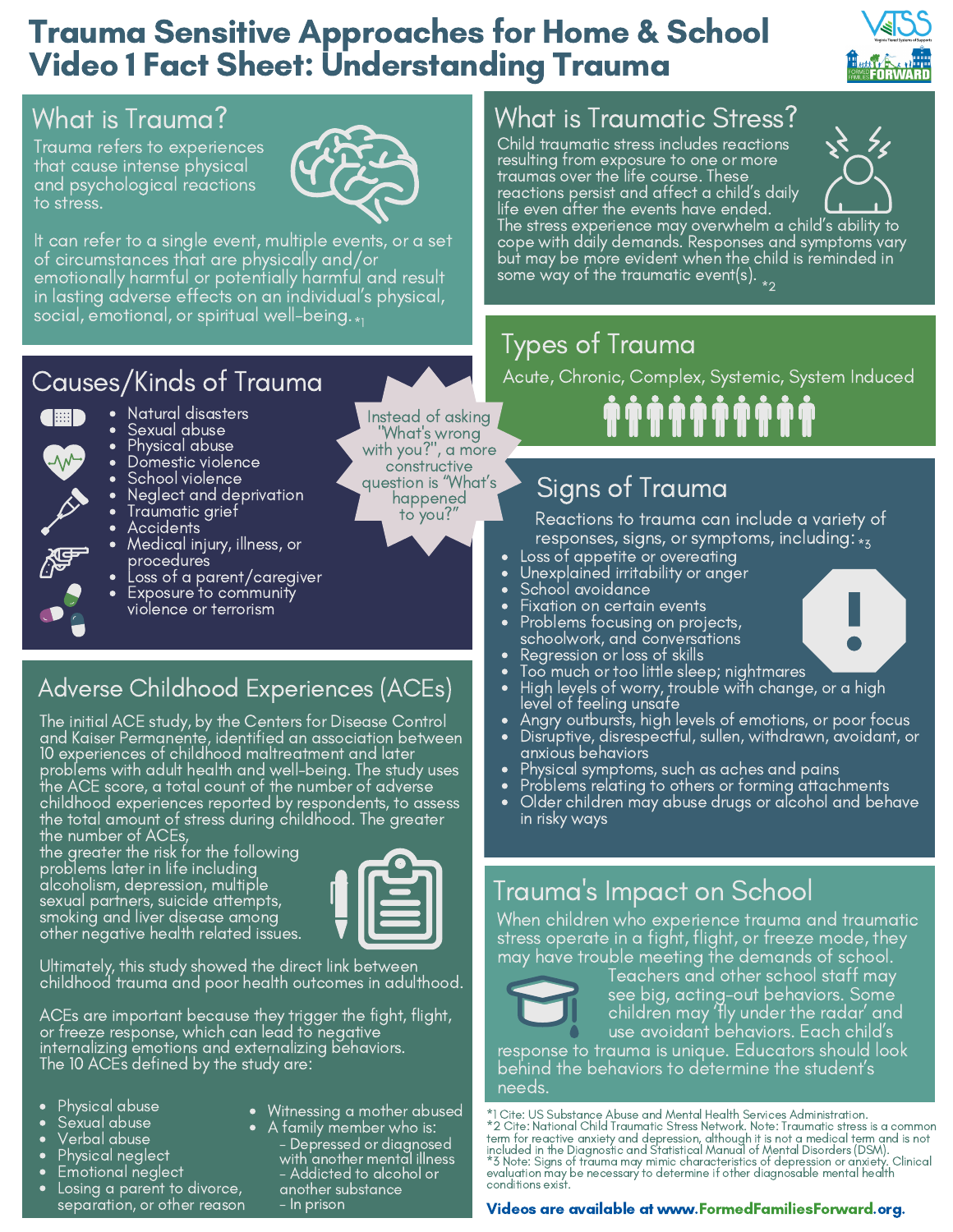# Trauma Sensitive Approaches for Home & School Video 2 Fact Sheet: Responding to Trauma



# How Trauma Impacts Learning

Children and youth who have experienced trauma are often preoccupied with their physical, emotional and psychological safety. They may also have deficits in processing social cues and identifying their feelings in socially appropriate ways. Trauma can limit a child's ability to:



- Complete tasks
- Organize, understand, and remember information
- Concentrate and sustain attention
- Manage attention, emotions, and behavior
- Shift and transition to new activities and demands

#### ARC Framework for Addressing Trauma Impact \*1

**Attachment:** Building a trusting relationship between a child or youth and caring adult



**Self-Regulation**: Identifying emotions and learning how to express and cope with them

**Competency:** Strengthening resilience by building skills to help children and youth cope with trauma and change

#### Fostering Self Regulation  $_{\ast_{2}}$

Children learn to cope with the challenges of life by practicing the skill of self-regulation through failures and successes. Students need guidance in learning how to regulate emotions and behaviors, and opportunities for practicing self-regulation. Adults can support development of self-regulation skills over time:

- Use affective statements (for example, using "I" messages) to identify the cause and effect relationship between their actions and the impact on their relationships with others.
- Focus on consistency and reciprocity to help build strong relationships.
- Assist children and youth in learning to identify their emotions and manage their behaviors.
- Teach strategies for coping with stress and strong emotions.
- Partner with children and youth to solve behavioral issues. Listening to their ideas helps them feel empowered.
- Watch for your own triggers!
- Empower children and youth to develop resiliency; increase opportunities for choice and building decision making skills.

### Look Behind the Behaviors

Often adults observe confusing and concerning behaviors in children and youth who have experienced trauma may not seem logical or proportional consider the function of the behaviors.



Ask: What is the child trying to gain or avoid? What is the underlying need? Your response matters!

#### Building Connections Prevents Problems



When presented with challenging tasks and transition, a child or youth may respond with disruptive, disrespectful or disengaged behaviors. A child's trauma history may interfere with his or <u>her ability to</u> meet expectations at home and school, and create obstacles in relationship development.

Creating a strong relationship of trust and respect can ease anxieties, convene a sense of safety and prevent small concerns from turning into big behavior problems. Adults can take simple actions to build attachments, strengthen relationships, and prevent problems:

- Make positive and specific acknowledgement
- Use active listening and reciprocity in conversation
- Follow through with your word and promises
- Establish clear and reasonable expectations and consequences
- Apply a compassionate understanding of a child's strengths and deficits

When a child's behavior is saying "I won't," he or she may mean "I can't."

# **Strategies**

- Look at the need behind the behavior
- The approach must be clear, consistent, reinforced, and promote a sense of safety
- Focusing on relationships is essential
- Listening to students builds relationships
- Naming emotions helps in understanding and managing them

\*1 Cite: Blaustein & Kinniburgh \*2 Resources: Childmind.org; ARCframework.org

Videos are available at www.FormedFamiliesForward.org.